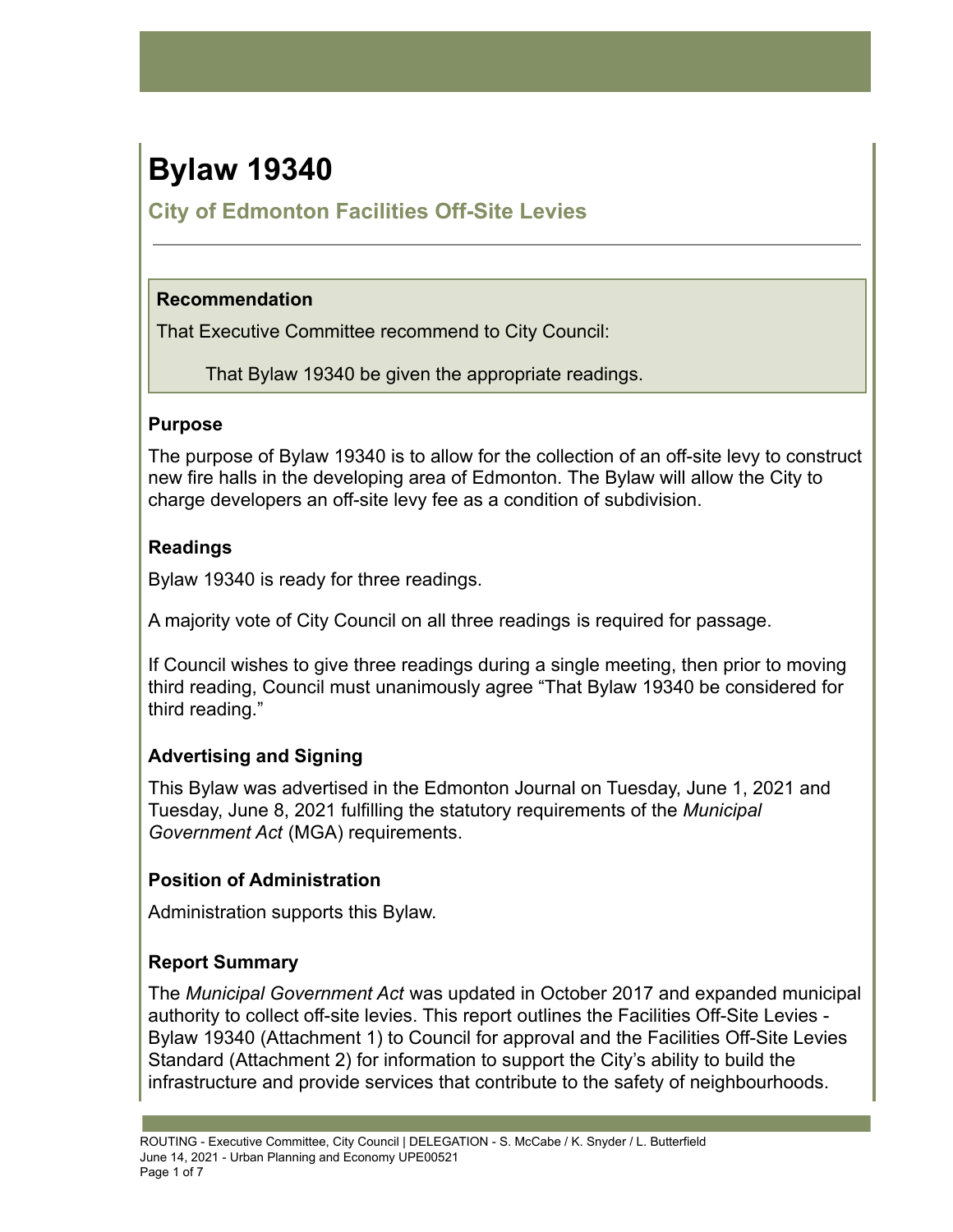Once approved, the bylaw will allow the City to impose development charges as a condition of subdivision to pay for the construction of fire halls in developing areas.

Off-site levies help to support the City's financial viability by prioritizing capital spending ahead of operating, and increasing the use of cost distribution and sharing tools per the recommendations of Reimagine Financial Viability. The City Plan recognizes that the City's revenue will continue to include traditional revenue sources such as taxation and grants from other orders of government, but deployment of alternative and targeted financial tools is required. Adopting tools to finance the city's growth is an important component of the City Plan's Growth Management Framework an integrated approach to apply policy, infrastructure planning, growth priorities and financing plans.

#### **Report**

#### **Background**

The *Municipal Government Act* (MGA) was updated on October 26, 2017, expanding a municipality's authority to adopt an off-site levy bylaw to pay for the construction of facilities and infrastructure. The expanded categories include recreation facilities, fire halls, police stations, libraries and transportation infrastructure to connect to provincial highways. Following the update, Administration began development of an off-site levy bylaw and standard in January 2018.

The impact and complex nature of levies warranted periodic updates to Council, including January 27, 2020, Urban Form and Corporate Strategic Development report CR\_7552, Offsite Levies - Update and White Paper to Executive Committee, and December 1, 2020, Urban Form and Corporate Strategic Development report CR\_6853, Off-Site Levy - Stakeholder Engagement to Urban Planning Committee. The reports provided information on existing development charges, new opportunities for levies under the revised MGA and City Charter, potential trade-offs in decisions related to bylaw creation, and topics of discussion through the engagement process.

In developing the bylaw, Administration considered legislation, development charges the City already collects, and concurrent City initiatives that impact development. Application of levies will support the City's ongoing financial viability as Administration reimagines prioritizing capital ahead of operating, and takes on new approaches to cost distribution and sharing tools. The Facilities Off-site Levies Standard provides direction for the approach, principles, and management and administration of off-site levies to support the Facilities Off-Site Levies Bylaw.

#### **Approach and Methodology**

Administration previously recommended a phased approach to the application of off-site levies. Phase 1 was to evaluate the collection of levies for the construction of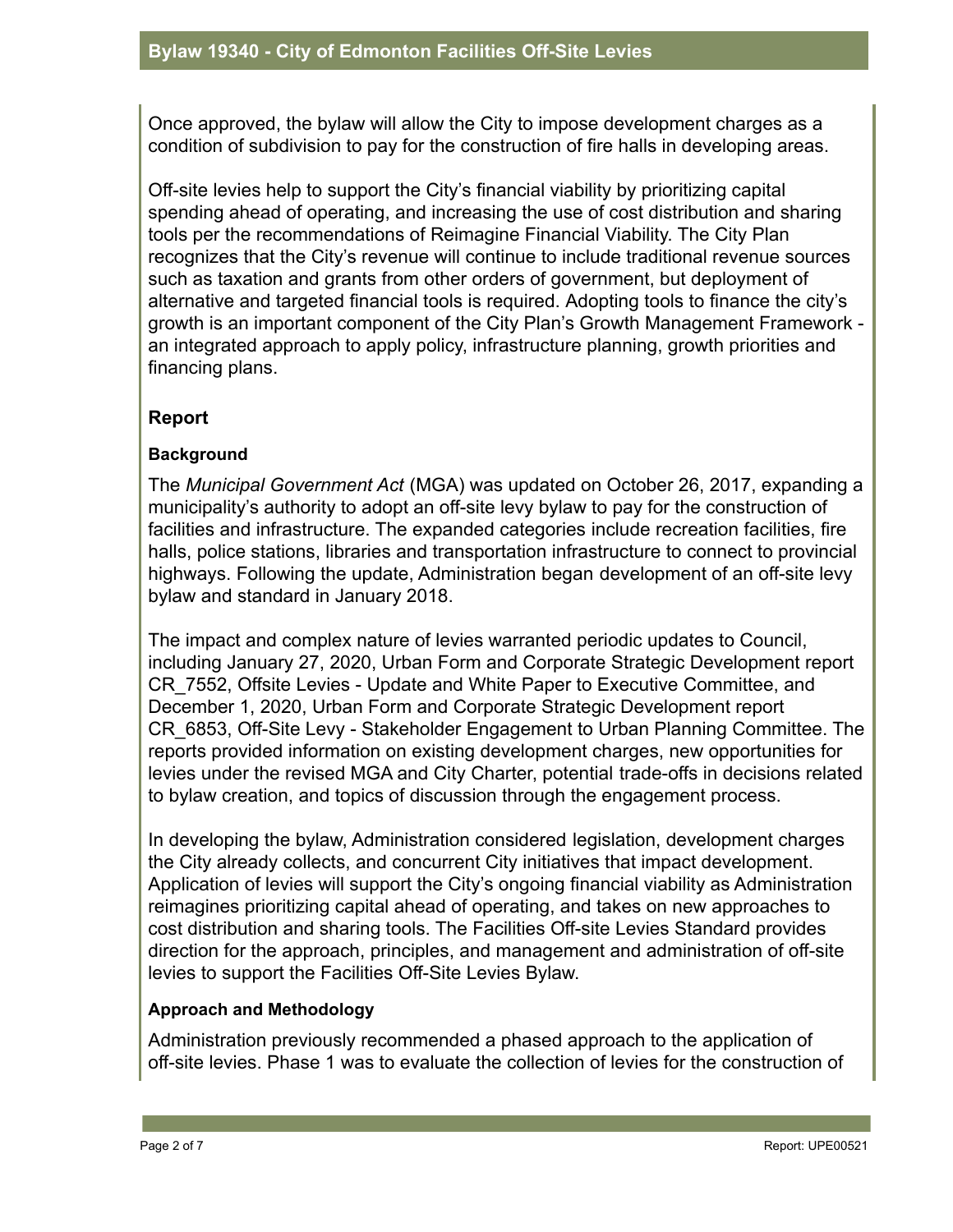fire stations, libraries, and police stations to support growth in the developing areas of the city. However, following further analyses and consultation with industry stakeholders, Administration recommends the application of levies for the construction of fire halls only, effective January 1, 2022. Fire halls are well suited for off-site levies in this first phase for the following reasons:

- The area benefiting from the fire hall, or the catchment area, can be well defined, which is an important legislative requirement.
- Communities served by the fire halls can rely on prompt emergency services that protect life, property and the environment, enabling the City to meet target response times.
- The costs of new housing construction outside a 10-minute fire response catchment have increased construction costs to meet safety codes compared to those within the fire response catchment, ranging from \$2,000 up to \$15,000 per dwelling
- Using off-site levies to pay for fire halls reduces pressure on City budgets, freeing up financial resources to allocate to other priorities or to reduce tax increases.

Future exploration of levies and other tools are included in the City's Growth Management approach. Through Growth Management, Administration will establish how municipal infrastructure and services are best provided and paid for in redeveloping areas. This work will be undertaken to align with The City Plan and will include extensive industry engagement. The Growth Management approach to allocating costs will also align with the approved Council Policy C624 Fiscal Policy for Revenue Generation (Attachment 3). Administration is also recommending that industrial areas be exempt from payment of off-site levies to promote the City's non-residential tax base. The share of cost for industrial areas, as well as for any land that has already been developed within a benefiting area, will be offset by municipal contributions.

Off-site levies will be imposed as a condition of subdivision approval and collected under the provisions of a Servicing Agreement.

#### **Off-Site Levy Calculations**

An off-site levy is calculated by distributing the facility's cost over the entire assessable area within a catchment. The facility's cost includes the estimated or actual cost of design and construction of a facility in accordance with all safety codes and City policies. The facility's cost only considers the capital cost and does not include any operating or maintenance cost.

The assessable area of each facility is the gross developable area within its catchment boundaries, less land dedicated to municipal reserves, public parks, schools, stormwater management facilities, public utilities, arterial roads, and cemeteries.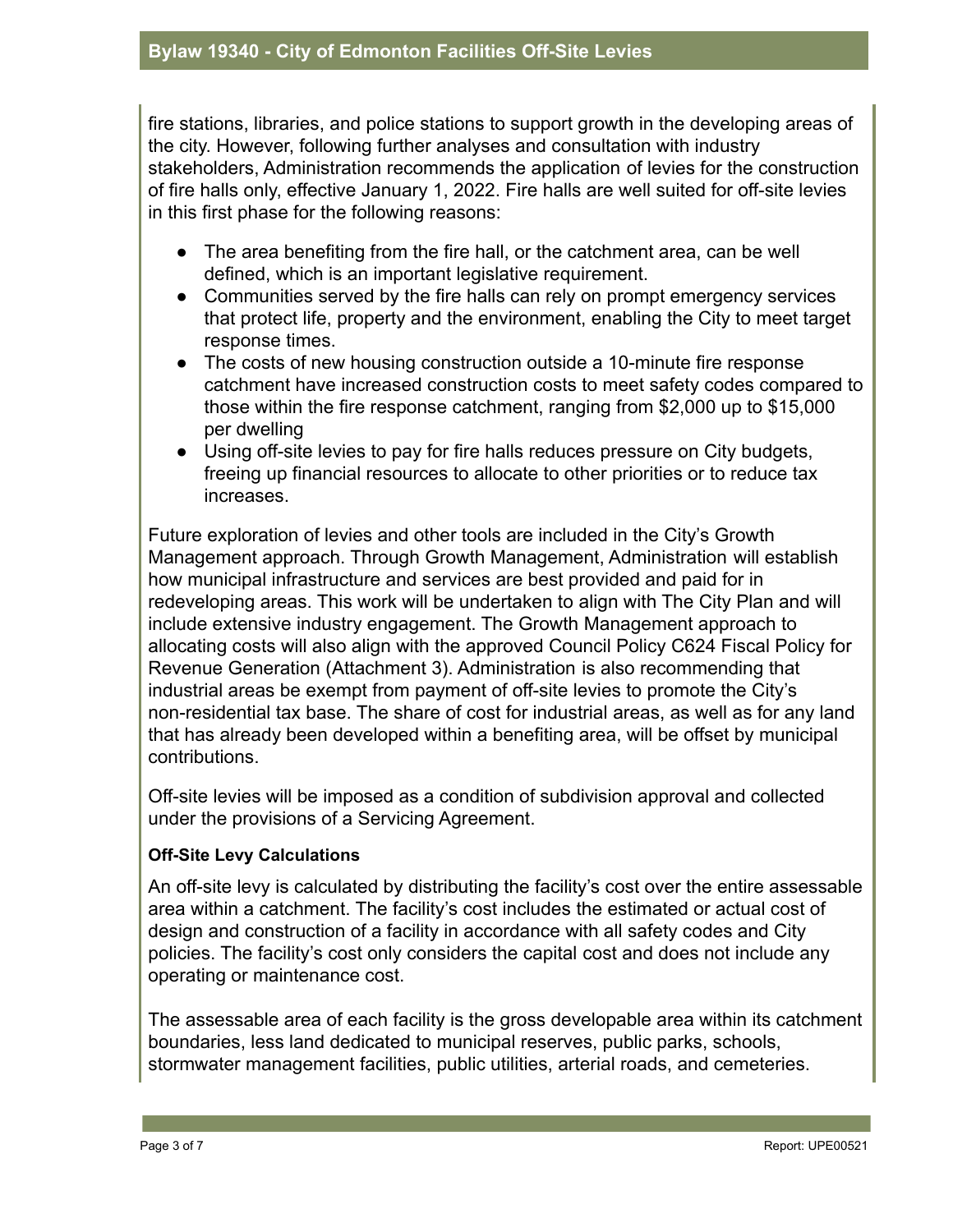Edmonton Fire Rescue Services determined the catchment area of each facility (fire hall) based on industry standard practice.

#### **Stakeholder and Public Engagement**

The MGA and City Charter Regulation require municipalities to consult in good faith with stakeholders, defining stakeholders as *any person that will be required to pay the levy when the bylaw is passed, or any other person the municipality considers to be affected*. In response, Administration developed a comprehensive engagement plan with two committee streams:

- 1. Steering Committee composed of internal stakeholders with subject matter expertise providing integrated strategic advice on the initiative
- 2. External Stakeholder Committee with representatives from:
	- Urban Development Institute Edmonton Region (UDI-ER),
	- National Association for Industrial and Office Parks (NAIOP), commercial real estate development association,
	- Infill Development in Edmonton Association (IDEA)
	- Canadian Home Builders Association-Edmonton Region (CHBA-ER)
	- Building Industry and Land Development (BILD)

Engagement efforts with external stakeholders were focused on the *Advise* level of engagement of the City's public engagement spectrum which provided stakeholders the opportunity to provide feedback and share perspectives with the City, to inform the development of the bylaw and standard.

A set of roundtable consultations were conducted beginning in 2019 by a third party facilitator with external stakeholders which focused on key discussion topics. The City shared detailed analysis and sought input on methodology. There were a number of elements where Administration and industry stakeholder representatives' opinions diverged. However, discussions were robust and Administration provided supporting rationale, data, and analysis. While industry groups were closely engaged, there is disagreement on some costs that are seen as providing city-wide benefit, such as green building standards, public art, and one fire truck per station.

Bylaw 19430 reflects a legislative power allowing municipalities to recover capital costs from developers for the construction of fire halls and therefore does not directly impact the public. As a result, no public engagement was undertaken in developing the bylaw. However, the bylaw has been advertised as per the requirements of the MGA and a dedicated web page has been created on the City's website to provide general information on off-site levies and the Bylaw to the public.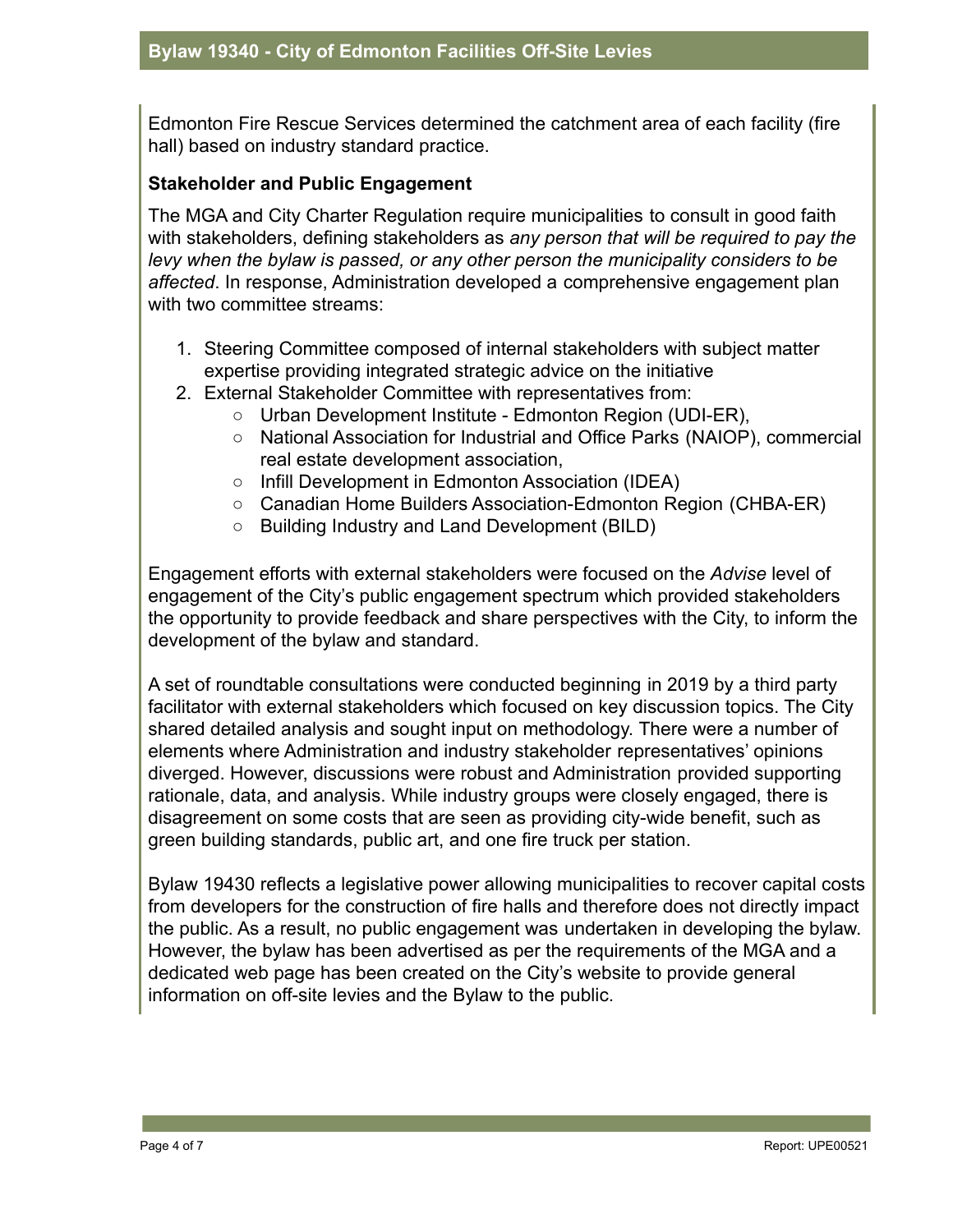#### **Next Steps**

If approved, the Bylaw will come into effect on January 1, 2022. Administration will continue a number of activities in advance of this date including:

- Collaboration with industry in the development of the governance model
- Creating a cash-flow model to support implementation of the bylaw for revenue and expenditure tracking and analysis
- Developing and updating processes to collect the off-site levies

#### **Legal Implications**

The *Municipal Government Act* authorizes the imposition and collection of an off-site levy for this purpose so long as it is done by bylaw and advertised in accordance with that Act.

The Facilities Off-Site Levies Bylaw as proposed will operate in accordance with the requirements of the *Off-Site Levies Regulation* (AR 187/2017) which outlines specific requirements based on the type of facility. These requirements include:

- Consultation in good faith with stakeholders
- A bylaw that considers the description of the facilities and each benefitting area
- Reference to supporting studies and analysis
- Periodic review of the calculations of the levy
- A correlation between the levy and the benefits to new development, and
- Consideration of needs, anticipated benefits and growth.

#### **Financial Implications**

Edmonton's Facilities Off-Site Levies Bylaw provides an opportunity to apply new tools to finance the construction of fire halls. This will reduce the burden on other funding sources including the general tax levy and the City's dependence on provincial grants to construct these facilities, although the City will share in the cost of facilities for communities that are partially developed prior to implementation.

The cost to construct the 12 fire halls listed in Schedule B of Bylaw 19340 is approximately \$185 million (2021 dollars). The City will recover about 40-45 percent of these costs through off-site levies at full build-out of these communities, once all of the lands are developed. The remaining share of costs, estimated at approximately 55-60 percent or about \$110 million, will require funding through other sources such as grants, tax levy on a pay-as-you-go basis, or through tax-supported debt. The City must also cover any operating and maintenance costs once the capital construction is completed.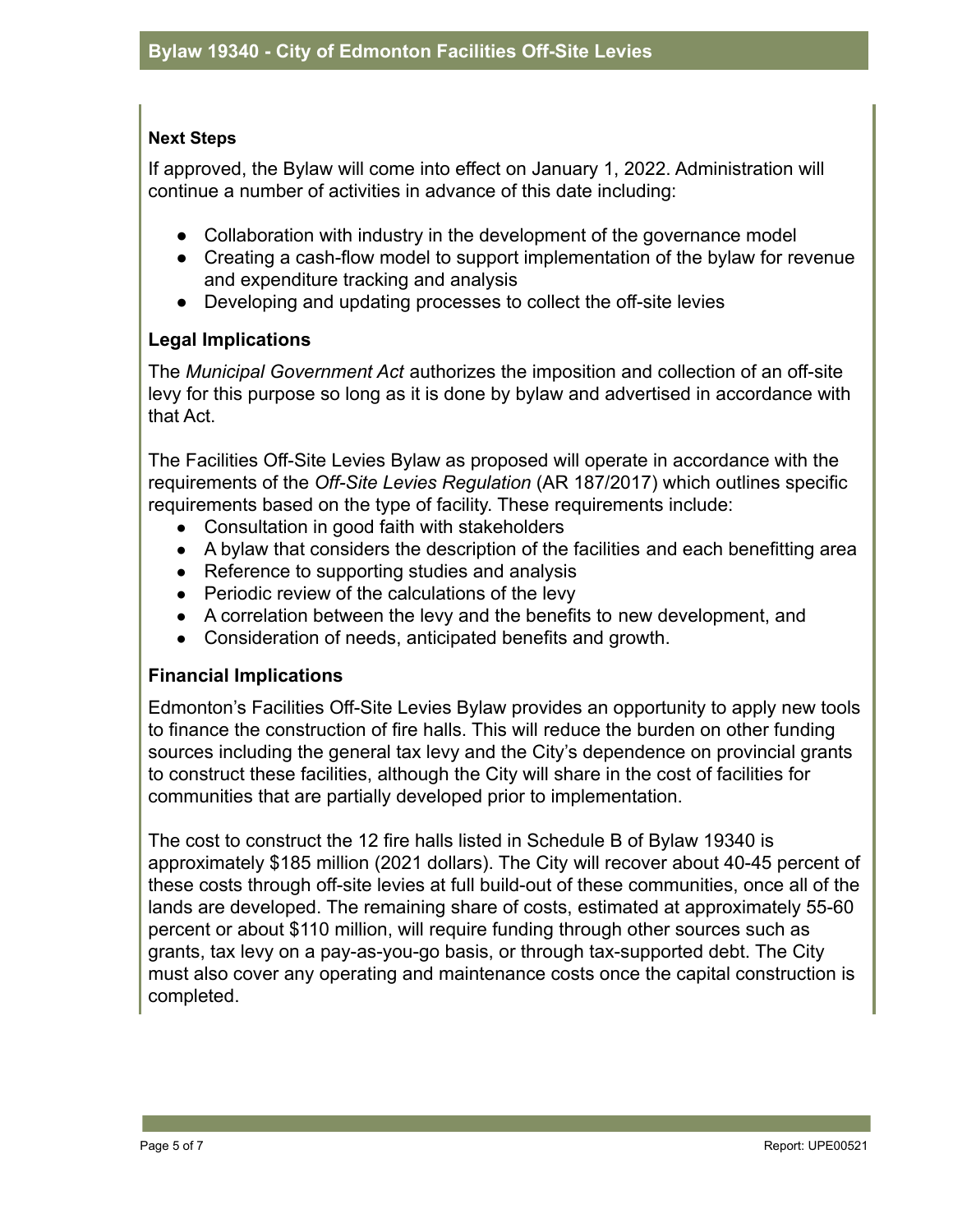#### **Corporate Outcomes and Performance Management**

#### **Corporate Outcome(s): Make transformational impacts in our community**

| Outcome(s)                                                                                                                   | Measure(s)                                                                                                             | Result(s)            | Target(s) |  |  |  |  |
|------------------------------------------------------------------------------------------------------------------------------|------------------------------------------------------------------------------------------------------------------------|----------------------|-----------|--|--|--|--|
| The City of Edmonton's resilient<br>financial position enables both<br>current and long-term service<br>delivery and growth. | City asset sustainability index (actual<br>expenditure on capital infrastructure<br>compared to required expenditure). | 1.06 (2018)          |           |  |  |  |  |
| The City of Edmonton has<br>sustainable and accessible<br>infrastructure.                                                    | Percentage of Edmontonians with access<br>to infrastructure and amenities that<br>improve their quality of life.       | 75 percent<br>(2019) | N/A       |  |  |  |  |

#### **Risk Assessment**

| <b>Risk</b><br><b>Element</b> | <b>Risk</b><br><b>Description</b>                                                                                                                                                                                                                    | Likelihood | Impact    | <b>Risk Score</b><br>(with current<br>mitigations) | <b>Current</b><br><b>Mitigations</b>                                                   | <b>Potential</b><br><b>Future</b><br><b>Mitigations</b>                                                                                                                     |
|-------------------------------|------------------------------------------------------------------------------------------------------------------------------------------------------------------------------------------------------------------------------------------------------|------------|-----------|----------------------------------------------------|----------------------------------------------------------------------------------------|-----------------------------------------------------------------------------------------------------------------------------------------------------------------------------|
| Financial                     | Bylaw is not<br>approved and<br>the City bears<br>the full cost of<br>construction<br>of fire halls or<br>seeks to fund<br>the capital<br>costs through<br>other sources.<br>Potentially<br>results in<br>delay to<br>construction<br>of fire halls. | 4 - Likely | 3 - Major | 12 - Medium                                        | Capital costs<br>are funded<br>through<br>existing<br>available<br>funding<br>sources. | Capital costs are<br>funded through<br>newly identified<br>provincial grants,<br>debt financing or<br>tax levy, or<br>through capital<br>budget<br>reductions<br>elsewhere. |

#### **Attachments**

- 1. Attachment 1 City of Edmonton Facilities Offsite Levies Bylaw 19340
- 2. Attachment 2 Facilities Off-site Levies Standard
- 3. Attachment 3 Fiscal Policy for Revenue Generation C624

#### **Others Reviewing this Report**

- M. Persson, Chief Financial Officer and Deputy City Manager, Financial and Corporate Services
- R. Smyth, Deputy City Manager, Citizen Services
- C. Owen, Deputy City Manager, Communications and Engagement
- A. Laughlin, Deputy City Manager, Integrated Infrastructure Services